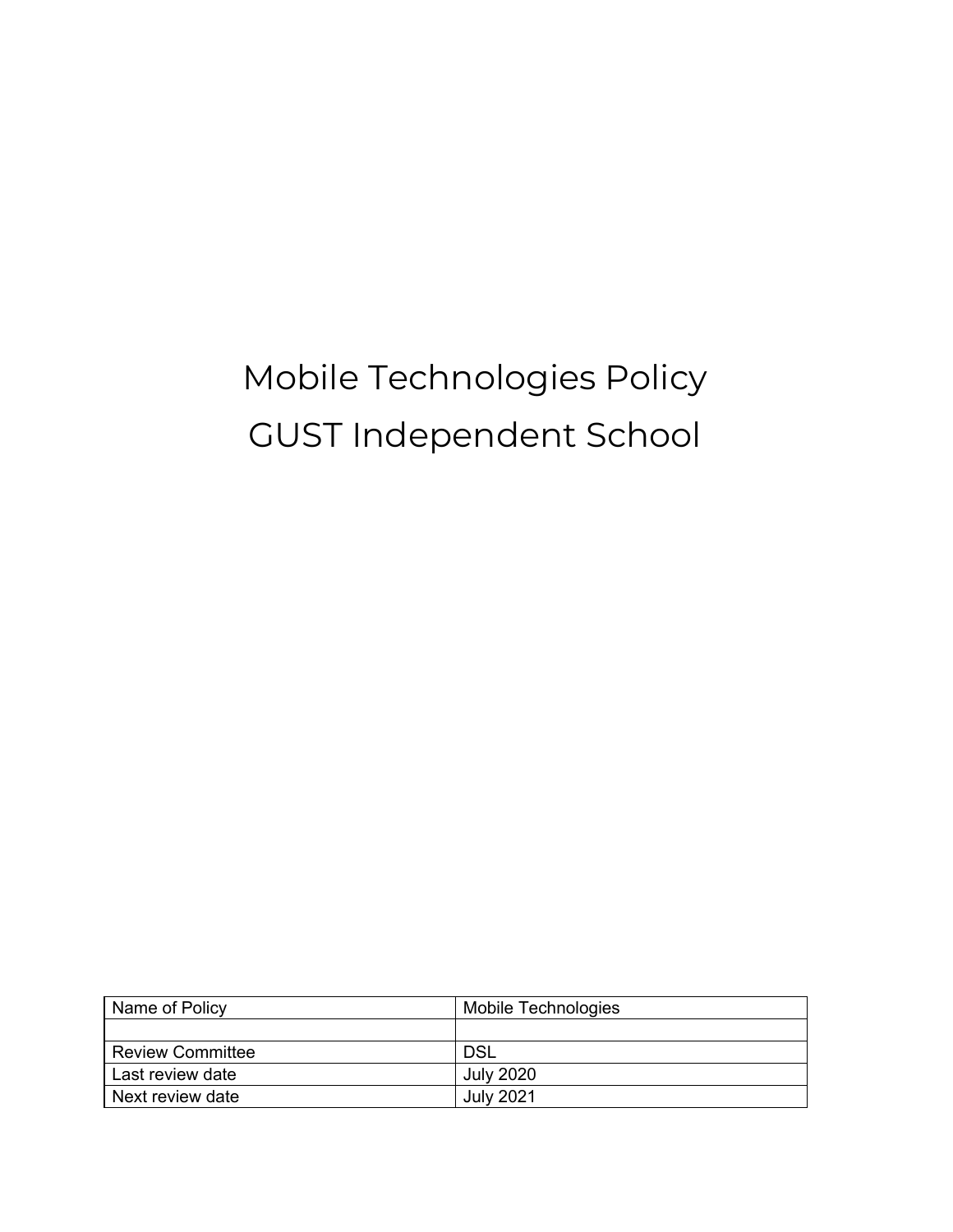## Introduction

Mobile technology devices may be a school owned/provided or privately owned smartphone, tablet, notebook/laptop or other technology that usually has the capability of utilising the school's wireless network. The device then has access to the wider internet which may include the school's learning platform and other cloud based services such as email and data storage.

The absolute key to considering the use of mobile technologies is that the students, staff and wider school community understand that the primary purpose of having their personal device at school is educational and that this is irrespective of whether the device is school owned/provided or personally owned. The mobile technologies policy should sit alongside a range of policies including but not limited to the child protection and safeguarding policy, anti-bullying policy, acceptable use policy, policies around theft or malicious damage and the behaviour policy. Teaching about the safe and appropriate use of mobile technologies should be included in the online safety education programme.

## Potential Benefits of Mobile Technologies

Research has highlighted the widespread uptake of mobile technologies amongst adults and children of all ages. Web-based tools and resources have changed the landscape of learning. Students now have at their fingertips unlimited access to digital content, resources, experts, databases and communities of interest. By effectively maximizing the use of such resources, schools not only have the opportunity to deepen student learning, but they can also develop digital literacy, fluency and citizenship in students that will prepare them for the high tech world in which they will live, learn and work.

## Considerations

There are a number of issues and risks to consider when implementing mobile technologies, these include; security risks in allowing connections to your school network, filtering of personal devices, breakages and insurance, access to devices for all students, avoiding potential classroom distraction, network connection speeds, types of devices, charging facilities, total cost of ownership

Schools may consider implementing the use of mobile technologies as a means of reducing expenditure on school provided devices. However, it is important to remember that the increased network management costs and overheads involved in implementing this properly are likely to counterbalance or outweigh any savings.

The use of mobile technologies brings both real benefits and challenges for the whole school community – including teachers - and the only effective way for a school to implement these successfully is to involve the whole school community from the outset. Before the school embarks on this path, the risks and benefits must be clearly identified and shared with all stakeholders.

- The school acceptable use agreements for staff, pupils/students and parents/carers will give consideration to the use of mobile technologies
- The school allows: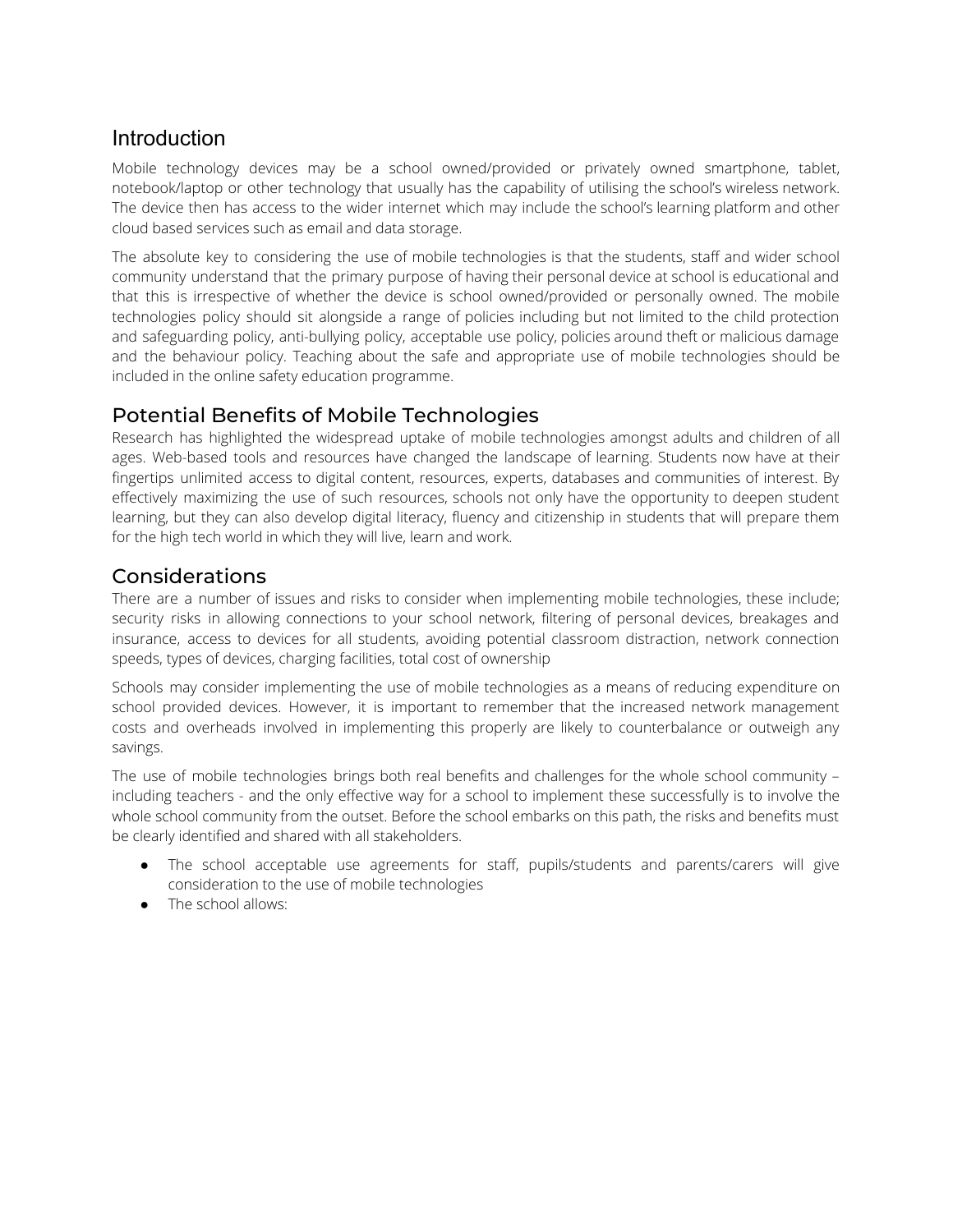| School/devices         |                                                   |                                              | Personal devices                  |                  |                |                  |
|------------------------|---------------------------------------------------|----------------------------------------------|-----------------------------------|------------------|----------------|------------------|
|                        | School owned<br>and allocated to<br>a single user | School owned<br>for use by<br>multiple users | Authorised<br>device <sup>1</sup> | Student<br>owned | Staff<br>owned | Visitor<br>owned |
| Allowed in<br>school   | Yes                                               | Yes                                          | Yes                               | Yes              | Yes            | Yes              |
| Full network<br>access | Yes                                               | Yes                                          | Yes                               |                  |                |                  |
| Internet<br>only       |                                                   |                                              |                                   | Yes              | Yes            | Yes              |
| No network<br>access   |                                                   |                                              |                                   | Certain cases    |                |                  |

The school has provided technical solutions for the safe use of mobile technology for school devices/personal devices:

- **o** All school devices are controlled through the use of Mobile Device Management software
- **o** Appropriate access control is applied to all mobile devices according to the requirements of the user (e.g Internet only access, network access allowed, shared folder network access)
- **o** The school has addressed broadband performance and capacity to ensure that core educational and administrative activities are not negatively affected by the increase in the number of connected devices
- **o** For all mobile technologies, filtering will be applied to the internet connection and attempts to bypass this are not permitted
- $\circ$  Appropriate exit processes are implemented for devices no longer used at a school location or by an authorised user. These may include; revoking the link between MDM software and the device, removing proxy settings, ensuring no sensitive data is removed from the network, uninstalling school-licenced software etc.
- o All school devices are subject to routine monitoring
- o Pro-active monitoring has been implemented to monitor activity
- When personal devices are permitted:
	- o All personal devices are restricted through the implementation of technical solutions that provide appropriate levels of network access
	- o Personal devices are brought into the school entirely at the risk of the owner and the decision to bring the device in to the school lies with the user (and their parents/carers) as does the liability for any loss or damage resulting from the use of the device in school
	- o The school accepts no responsibility or liability in respect of lost, stolen or damaged devices while at school or on activities organised or undertaken by the school (the school recommends insurance is purchased to cover that device whilst out of the home)
	- o The school accepts no responsibility for any malfunction of a device due to changes made to the device while on the school network or whilst resolving any connectivity issues
	- o The school recommends that the devices are made easily identifiable and have a protective case to help secure them as the devices are moved around the school. Pass-codes or PINs should be set on personal devices to aid security

<sup>1</sup> Authorised device – purchased by the pupil/family through a school-organised scheme. This device may be given full access to the network as if it were owned by the school